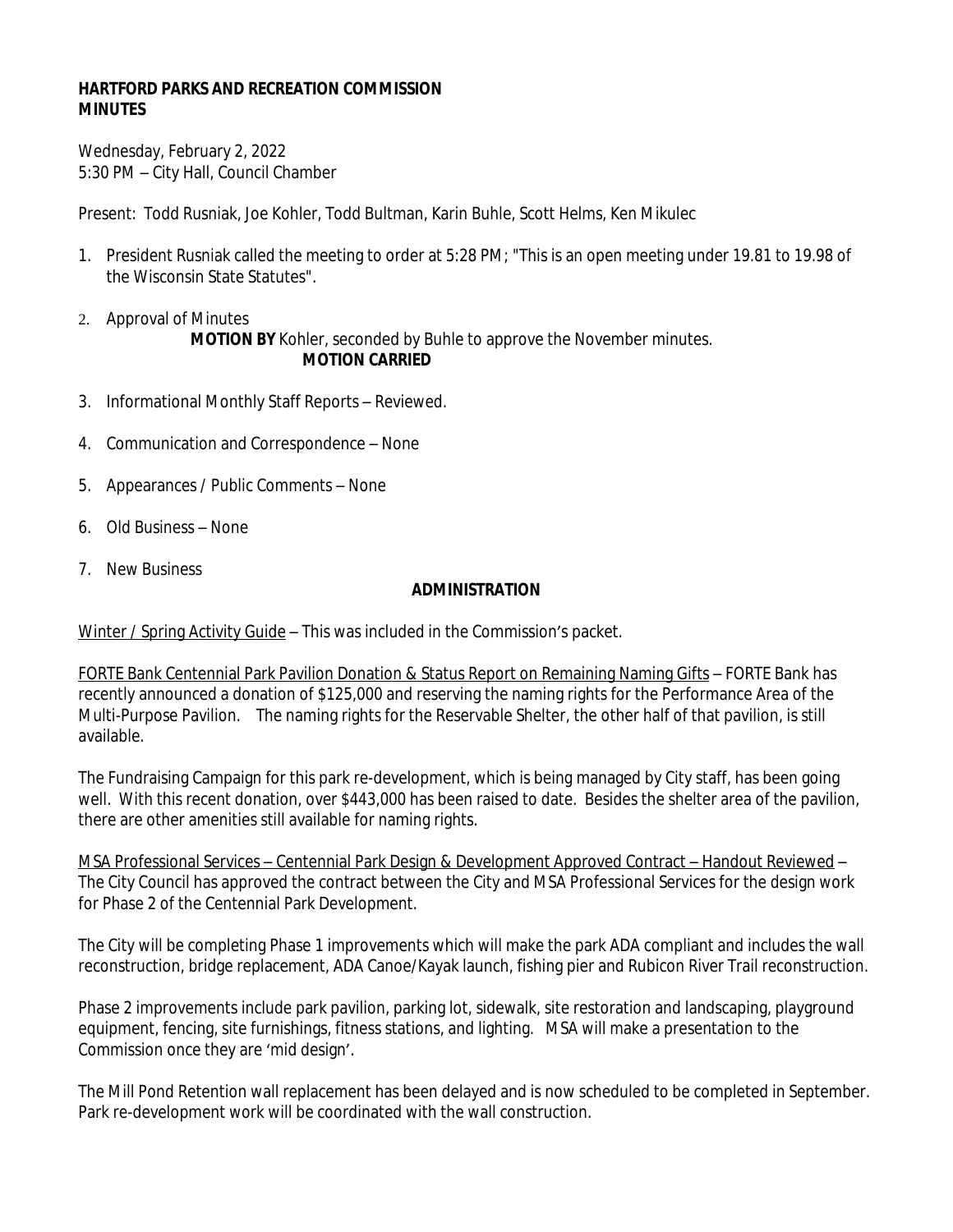Aducation EMC Services Agreement for Recreation Center – Staff Report – The Parks and Recreation Department has an advertising agreement with Aducation, a company owned by Bob Jewell, for static advertising banners hung in the Recreation Center. Aducation sells advertising and has the banners made. They then hang in the facility and a portion of the advertising fee is given to the Recreation Department.

A new agreement with Aducation has been reached in which digital monitors will be placed in the lobby, cardio room, weight room and aquatic viewing area. Aducation will sell digital advertising for these monitors and a percentage of the advertising fee will be given to the Recreation Department. In addition, the Recreation Department can advertise our own programming and other events and activities on these monitors.

Commissioner Helms confirmed that Recreation Staff will approve all advertising before placed on the monitors and Alderperson Kohler confirmed these monitors/ads do not have sound.

Hartford Jazzercise Ends Rental and Services and Recreation Center – Staff Report – Starting in 2019, Jazzercise has rented a room in our facility, holding classes 7 days a week, multiple times most days. Since COVID, Jazzercise has been making adjustments to maximize financial potential which has now included moving to a new location. Therefore, at the end of the month, Jazzercise will no longer be a renter at the Recreation Center. Staff has been discussing possible programing to hold in the vacant room. Discussion has included a tumbling room, a party room, a room for additional fitness classes held by the Recreation Department and a Golf Simulator room. This last option garnered excitement from some Commission members.

## **RECREATION PROGRAMS / ACTIVITIES**

Staff mentioned these upcoming programs:

- Snowed In at the Movies February 11, Friday to Saturday 9 PM to 6 AM; this was re-scheduled from January 21st
- Junior High Stuck at the Movies February 21, Monday 9 AM 3 PM
- Adult Fitness Session II Classes Week of February 21
- Community Chorus Registration Remains Open; The Chorus has had a few rehearsals for their Spring season. The group is small but the Director hopes to have around 35 registrations and hold a spring concert in May. Previous to COVID, our registrations were around 70 singers. Like pre-COVID, more male singers are needed for this Spring season.

# **ADULT / YOUTH SPORT**

Staff mentioned these upcoming programs:

- Youthball Registration February 1 to March 1
- Youth Co-Ed Volleyball Ages 7-12, Begins February 21

Youthball Umpire Evaluation – Coordination with Recreational League Plans – Staff Report – The Program Supervisor has meet with Slinger, Jackson and Richfield communities which some of our leagues travel to for games. Most of the discussion centered around umpires and the struggles with finding umpires, training them so they all are interpreting rules the same, and pay scales.

It was decided that the younger leagues will only have one umpire. The idea of creating a "Washington County League Umpire Crew" was discussed. All umpires would be trained the same by attending a training day, possibly at Biggler Sports Complex. All would have the same pay rate. In this meeting, it was re-affirmed that Hartford umpire pay rates are the lowest compared to the other communities. Staff will be re-evaluating the budget to bring the pay rates up.

Commissioner Helms asked if Staff has been in touch with the High School Officiating Class. The Program Supervisor has reached out to them in the past and plans to reach out again soon.